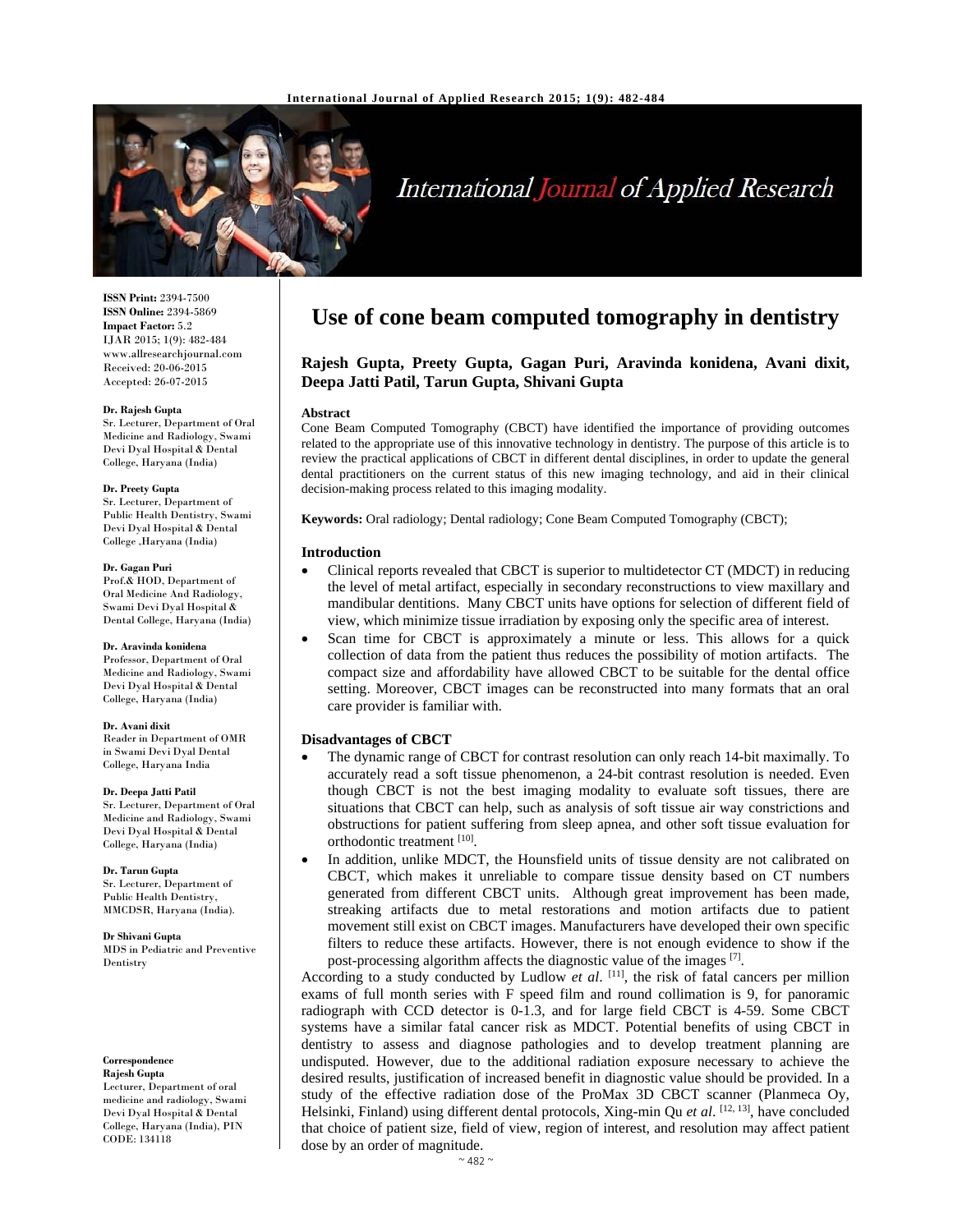#### **Oral and Maxillofacial Pathology and Surgery**

Examination of fractured teeth and bone seem to be a logical application of CBCT. Evaluation of post-surgical complications such as losing screws or broken mandibular fracture fixation can be achieved with CBCT due to the low level metal artifact<sup>1</sup>.

CBCT is recommended when there is a need for diagnosis of a cyst, tumor or infections in alveolar process and jaw bone [14]. Many unusual and rare calcifying lesions such as Calcifying Cystic Odontogenic Tumor (CCOT) can be examined in CBCT images for their particular variations. CBCT is very useful for evaluation of intra-osseous lesions that are in close proximity to vital organs and vasculature in the head and neck region. Although the reliability of CBCT to detect the invasion or erosion of oral malignancy such as Oral Squamous Cell Carcinoma (OSCC) is still under investigation, study has suggested that combination of Dynamic Contrast Enhanced (DCE)-Magnetic Resonance Image (MRI) and CBCT may be a useful tool to delineate tumor boundary and develop appropriate surgical intervention 15. It would be safe to say that the application of CBCT for craniofacial pathology and surgery is in its infancy stage. Much more evidenced-based studies are needed to validate the role of CBCT in oral and maxillofacial pathology and surgery.

#### **Temporomandibular Joint**

Huntjens *et al.* <sup>[16]</sup>. demonstrates that condylar shape and volume can be measured accurately using CBCT-based method, knowing that there are distortions and errors in conventional radiograph. Balasundaram and colleagues demonstrate that CBCT is able to diagnose maxillofacial anomalies such as synovial chondromatosis of the TMJ at a reasonably low dosage. The advancement of CBCT technology has inspired many researches in TMJ imaging. CBCT is not ideal for evaluation of cartilage and soft tissue of TMJ, because it has limited contract resolution and cannot distinguish soft tissue densities, where MRI may be the method of choice. However, when examining the hard tissues of the TMJ, such as articular eminence and condylar head, CBCT can provide invaluable information for diagnosis and treatment planning of TMJ diseases.

## **Orthodontics**

Using CBCT 3D hard and soft tissue segmentation along with photographic superimposition, orthodontists and other related specialists are able to simulate virtual patient and interact directly with the disease model, which improves the therapeutic outcomes in many clinical sceneries [17]. The applications of CBCT in orthodontics include assessment of palatal bone thickness, skeletal growth pattern, severity of tooth impaction, and upper airway evaluation for possible obstructions [18]. CBCT is helpful in treatment planning of orthodontic cases which need buccal tooth movement and arch expansion. Although CBCT has become more popular in orthodontics, further studies are needed to determine if it should be routinely ordered for orthodontic cases, especially because majority of the patients are young and the radiation dose associated with CBCT is much higher than the traditional plain film radiograph.

## **Periodontics**

CBCT has been used in the evaluation of intrabony defects and furcation involvements. It helps to select absorbable

membrane with the optimal shape to fit into interproximal bony defects, and shorten the time required for the guided tissue regeneration  $[19]$ .

## **Endodontics**

CBCT has been suggested as superior to periapical radiographs when the radiolucent lesion is in close proximity to the maxillary sinus and/or the sinus membrane is involved, or when the lesion is in close proximity to the mandibular canal. For more complicated cases, the input from CBCT images is very essential and valuable, such as periapical pathology due to failed root canal therapy, dentoalveolar trauma, and pre-surgical planning. CBCT is a precise imaging modality to measure the length and width of root canal  $[20, 21]$ . prevent iatrogenic exposure of the apex, and improves prognosis of root canal therapy. CBCT also plays an important role in early diagnosis of perforated defects due to internal root desorption which need nonsurgical endodontic management and long term follow up.

## **Implantology**

Traditional 2D radiograph will provide adequate information about purposed implant sites in many clinical circumstances Dental imaging is an important tool for accurate treatment planning of a dental implant. However, limited size, image distortion, uneven magnification, and a 2D view restrict their use in many other cases. The ability of CBCT to produce cross-sectional images at reasonably low radiation exposure and cost makes it invaluable in coordination with a multidisciplinary implant treatment team [22]. Information important for implant planning, such as morphology and volume of alveolar bone, location and size of maxillary sinuses, incisive canal, mandibular canal, and mental foramina, can be easily assessed on CBCT images, which contributes to precise treatment planning and relatively low risks for surgical complications. In a study published by Georgescu *et al*. in 2010, CBCT was evaluated as a method of quantitative and qualitative analysis of the alveolar crest in the anterior mandible. It was concluded that CBCT provides the clinicians all the necessary information when planning dental implants. Therefore, this anatomical feature can be a contributory factor to an inadvertent perforation of the lingual cortical plate or injuries to the terminal branch of the sublingual artery during implant fixture placement, if a crosssectional image is not obtained pre-surgically. In another study on immediate implant placement in the posterior mandible, it suggests that a CBCT scan [23] should be taken prior to tooth extraction, in order to evaluate all treatment options available, and try to avoid potential complications while fully informing the patient of the risks of each option. When various imaging modalities for implant site assessment were compared, CBCT exceeded all others, with only the category of bone quality was inferior to MDCT. It was concluded that CBCT provides the anatomical information that help generate a collaborative treatment plan and achieve an optimal outcome for radiologist, surgeon, restorative dentist, and patient [24].

#### **Ethical and legal**

CBCT allows the clinician to have an accurate 3D image of the teeth and areas of interest that aids their diagnosis and treatment planning. However, although CBCT is a useful tool in the clinician's armamentarium, it is essential that they are used when conventional means of radiograph is unlikely